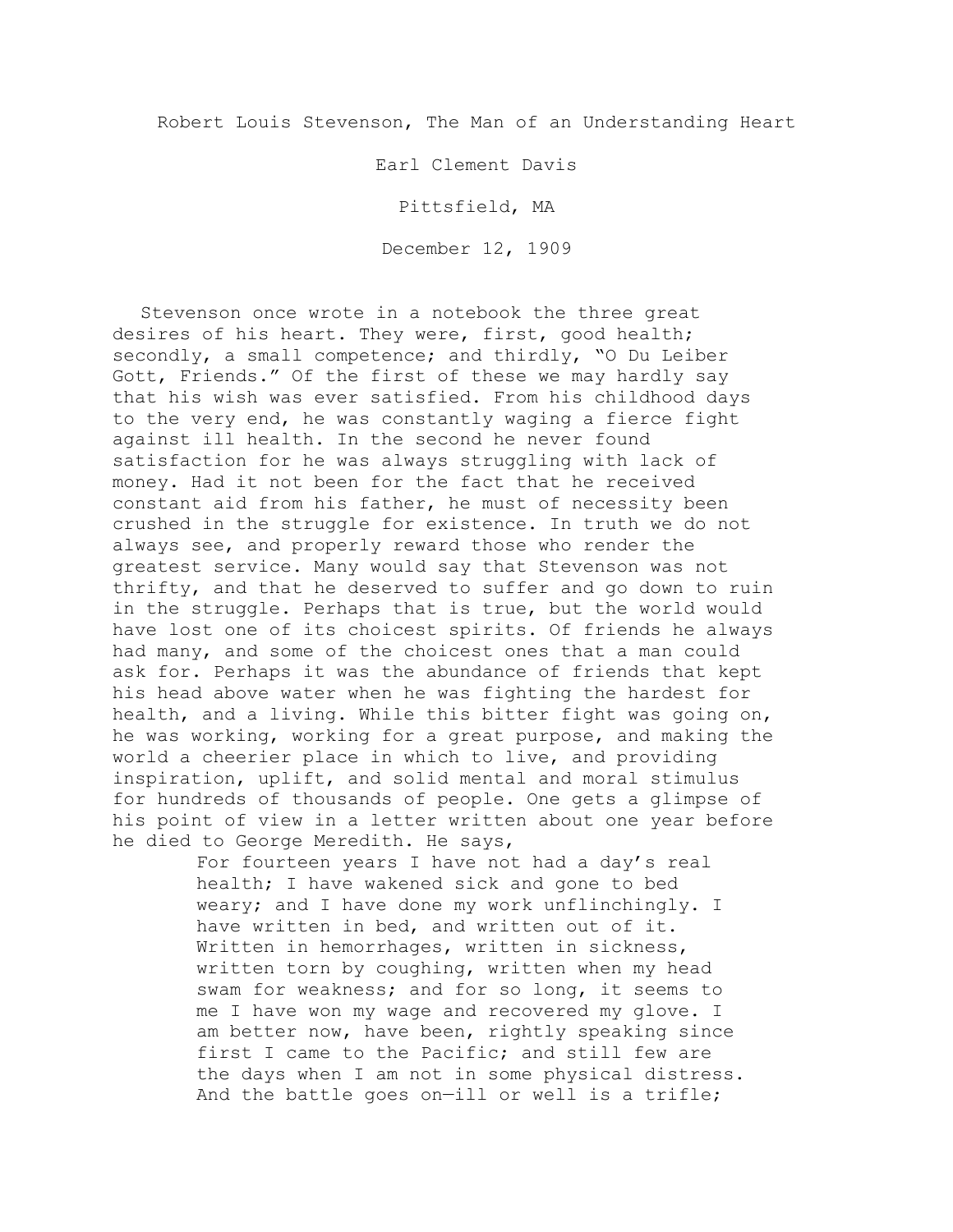so as it goes. I was made for a contest, and the Powers have so willed that my battlefield should be this dingy, inglorious one of the bed and the physic bottle.

Such were the obstacles against which Stevenson was persistently fighting. Yet he conceived it as his mission in life to preach the gospel of happiness. To him his duty towards his fellow men was not to make them good, but to make the happy.

Stevenson was born in Edinburgh, Nov. 13, 1850. He was the son of a pioneer in expansive engineering, and in no limited degree we may see in Stevenson the elder a picture of the best of the genius that went into the great industrial development of the last century. The same spirit is in the son, but it is directed to other pursuits. The childish precocity of the lad won for him recognition in his family in much the same way that his genius of mature manhood won for him a wide recognition as a man of letters. Perhaps his infancy and childhood had more of tender care than most children receive, because of his extremely delicate health. His childhood was largely shaped by this physical limitation, and he was thus compelled to rely upon his reading and his imagination to keep his alert and active mind satisfied. A particularly devoted mother, and an adoring nurse were always at his service, and if ever [a] child could have been spoiled by overmuch attention and care, Stevenson should have been the child.

During the boyhood period from 1859 to 1867, in the face of continual suffering he prepared himself for the University, partly at public schools, and partly with private tutors. The general character of the lad is indicated in a remark by one of his teachers. "He was without exception the most delightful boy that I ever knew; full of fun; full of tender feeling; ready for lessons, ready for a story, ready for fun." These characteristics of the boy are also the characteristics of the man.

He entered the University of Edinburgh, and studied for a science degree in Engineering. For three and one half years he studied with the idea of taking up the work of an engineer in which his father had already made himself famous. During all these years his real interests were not scientific but literary. In 1871 the inevitable change came to the front. He definitely gave [up] the idea of a scientific career, and chose the uncertain difficult work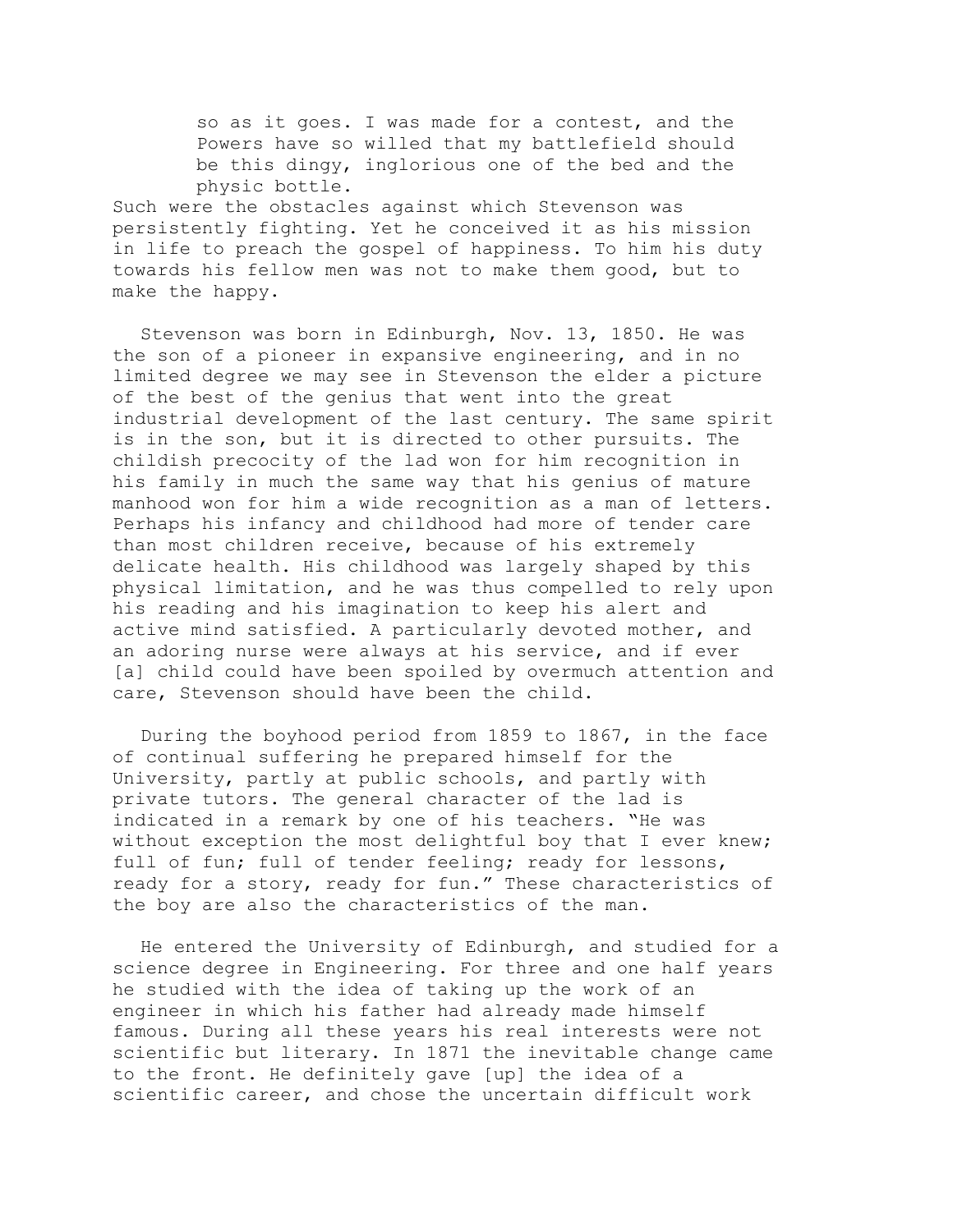of a man of letters. In order that he might not be left entirely at the mercies of a living earned by his pen, he equipped himself for law, spending two years at this.

From 1873 to 1880 he was developing in the work that most appealed to him, winning recognition and appreciation as a writer. In 1879 he made his journey to California, still in search of health. This well nearly proved a fatal step for him, as the exposure of the trip just missed resulting in quick consumption. While here he married, and began one of the most beautiful family relationships that history gives an insight to. He and his wife returned to Europe to spend the next few years in vain search for health. In the winter of 1887-8 another trip to the United States, followed by the south sea cruise, and settlement in the Samoan Islands in 1891. This ended his journeyings, and here he died in 1894, and here he was buried, a chance spirit from the unknown, alighting for a moment or two upon the earth, is the suggestion of Abbott Thayer's painting.

Upon the tomb built after the Samoan fashion is this inscription, taken from the Samoan Bible, and written in the Samoan language, placed there as a tribute of the people among whom as a foreigner he had lived four short years, and died. "Whither thou goest, I will go; and where thou lodgest, I will lodge; and thy people shall be my people, and thy God my God; and where thou diest, I will die, and there will I be buried."

On the other side of the tomb is a panel, on which is inscribed his own requiem:

> Under the wide and starry sky Dig the grave and let me lie. Glad did I live, and gladly died, And I lay me down with a will.

This be the verse you gave for me; Here he lies where he longed to be; Home is the sailor, home from the sea, And the hunter home from the hill.

Such the outline of his life. These two inscriptions tell the tale. He lived joyously, and with laughter, overflowing with a big generous fellow feeling, enriched by a deep appreciation of human nature and human life.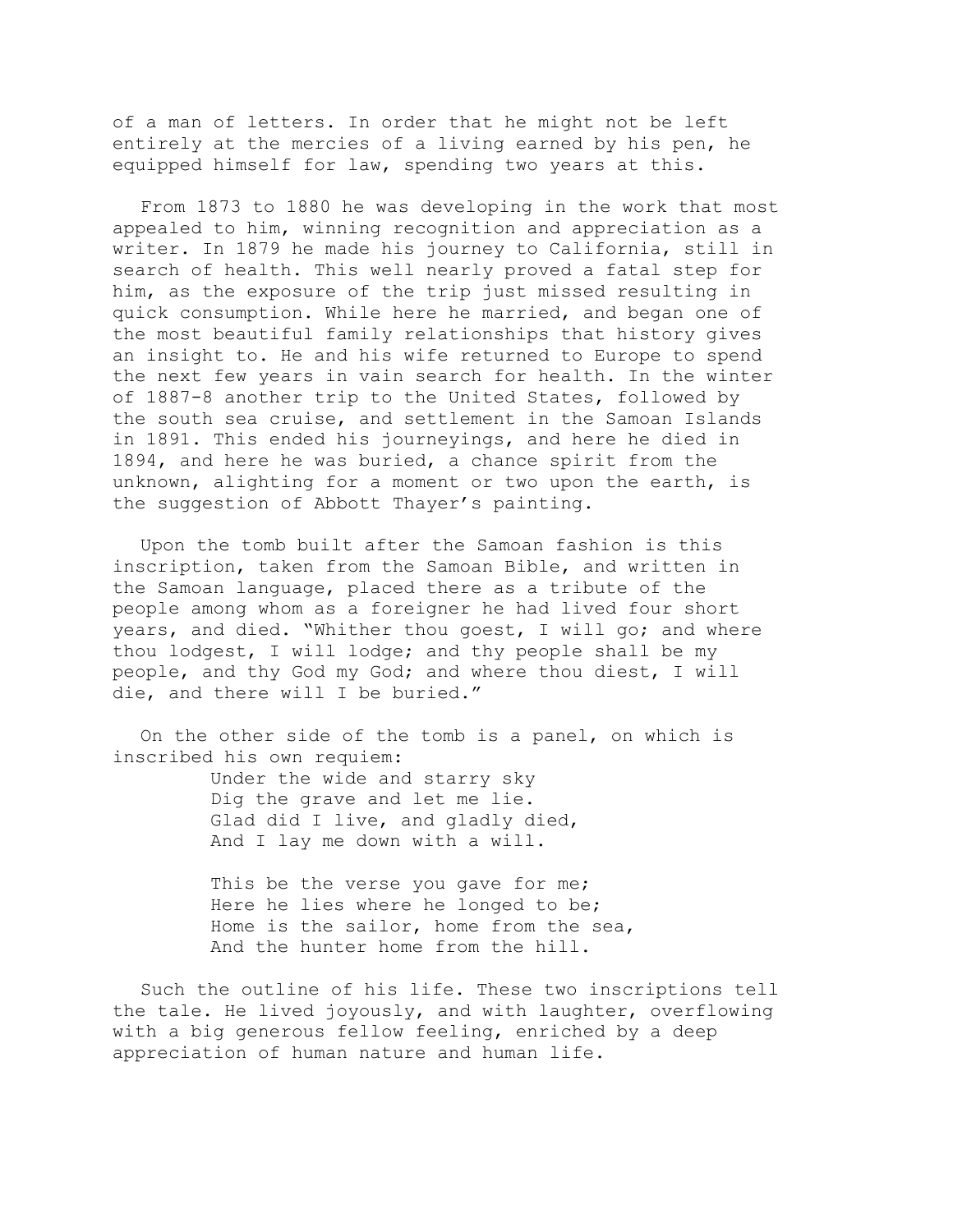If all men were like Stevenson this would be a queer world in which to live. I am sure that most of us would go to bed at night hardly knowing where to look for the morning meal, and blandly oblivious to the need of knowing. This condition would not be the result of selfishness and greed as it is today, but simply the result of the fact that life would be so full of other things that we would not have time for ought else. Perhaps we like Stevenson the more because we may enjoy in him vicariously what we should like to have the opportunity and courage to do, namely to take little thought of the morrow, but to live for the real things that may not be stolen or corrupted. Most of us work to provide for the necessities of life, and if by chance there is a margin of unused energy, we devote it to the real things, but for the most part the real things, the high thinking, the great human fellowships, the disinterested joyous outpouring of human personality, are crushed out of us in the struggle for bread and butter. I think that one reason why Stevenson has taken so firm a hold on this generation is that in him we see a person that defies, and rises above the brutal gluttonous struggle for the negative values of life. He does not preach about living for those great values, but he simply does live for them, because they are to him the real values. He knows men, not for what he can get out of them in the way of money or wealth, or advantage or usage, but for what he together with them may know and enjoy of real human life. Most of us can measure men only by the conventional standards of social influence, and wealth, and popular recognition. In other words we do not measure them at all, we simply accept the surface judgement of the world. Stevenson went down below, into the inner nature of the man, saw what was at work there, and judged it at its value. There is a refreshing simplicity and candor in his description of his student days, bringing out this idea.

> I was always kept poor in my youth, to my great indignation at the time, but since then with my complete approval. Twelve pounds a year was my allowance up to 23 (which was indeed far too little) and though I amplified it by a very consistent embezzlement from my mother, I never had enough to be lavish. My monthly pound was usually spent before the evening of the day on which I received it; but often as not it was forestalled; and for the rest of the time I was in rare fortune if I had five shillings at once in my possession. Hence my acquaintance was of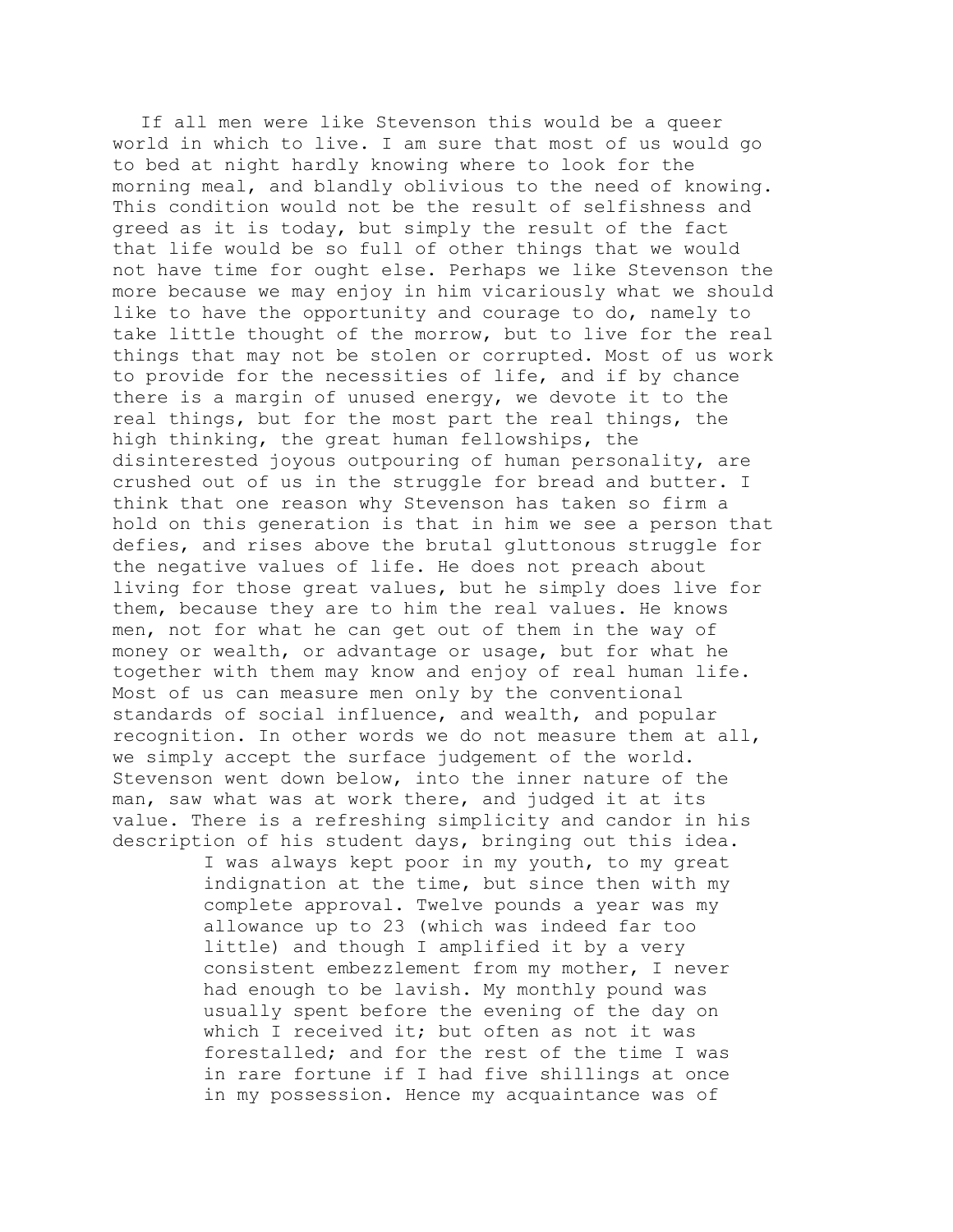what would be called a very low order. Looking back upon it, I am surprised at the courage with which I first ventured alone into the societies in which I moved; I was the companion of seamen, chimney sweeps, and thieves; my circle was being continually changed by the action of police magistrates. I see now the little sanded kitchen where Velvet Coat, for such was the name I went by, has spent days together, generally in silent, and making sonnets in a penny-version book; and rough as the material may appear, I do not believe these days were among the least happy I have spent. I was distinctly petted and respected; the women were most gentle and kind to me; I might have left all my money for a month, and they would have returned every farthing of it. Such indeed was my celebrity that when the proprietor and his mistress came to inspect the establishment, I was invited to tea with them, and it is still a grisly thought to me, that I have since seen that mistress, then gorgeous in velvet and gold chains, an old, toothless ragged woman, with hardly voice enough to welcome me by my old name of Velvet Coat.

You see that this is just a plain human statement, that goes beneath the surface, and is free from conventional self-consciousness.

The truth is that Stevenson was born into the world, a true child of his time, pulsating with all the noble democratic impulses that are destined to make this age one of tremendous significance. He had a tremendous capacity for what Jesus used to call righteous judgement, for a sympathetic insight into the best that struggles for expression in human life. His very insight, his very sympathy brought from those among whom he lived the best that they had to give. In his *Lay Morals,* in speaking of his own life this comes clearly into the foreground. He himself is the person from whom he takes "a few pages out of a young man's life."

This young man

"was a friend of mine; a young man like others; generous, flighty, variable as youth itself, but always with some high motions, and on the search for higher thoughts of life…. But he got hold of some unsettling works, the New Testament among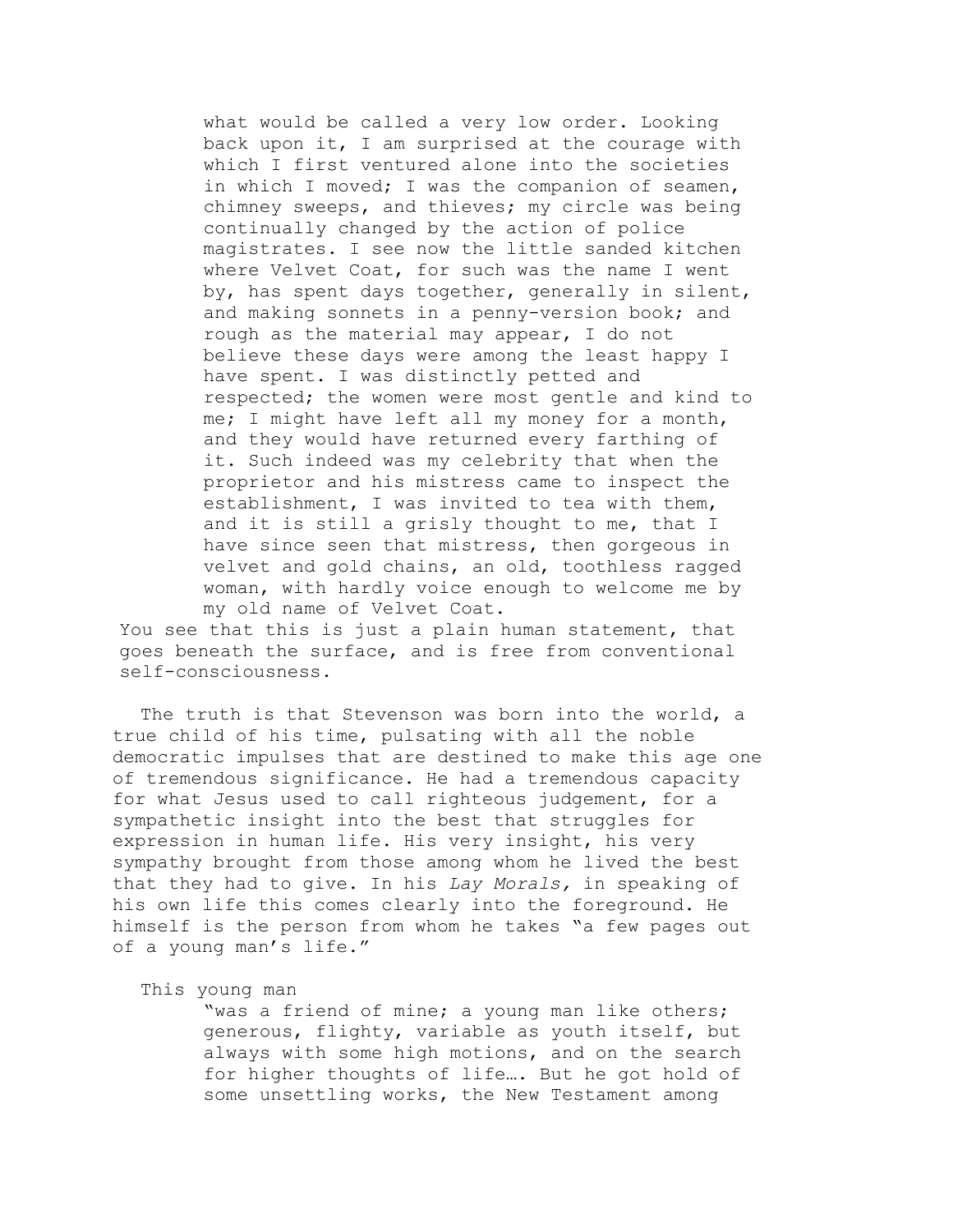others, and this loosened his views of life and led him into many perplexities. As he was the son of a man in a certain position, and well off, my friend, had enjoyed from the first the advantages of education, nay, he had been kept alive through a sickly childhood by constant watchfulness, comforts and change of air, for all of which he was indebted to his father's wealth.

At college he met other lads more diligent than he, who followed the plough in summer-time to pay their fees in winter; and this inequality struck him with some force. He was at that age of a conversable temper, and insatiably curious in the aspects of life; he spent much of his time scraping acquaintance with all classes of manand womankind. In this way he came upon many depressed ambitions and intelligences stunted for want of opportunity; and this also struck him. He began to perceive that life was a handicap upon strange, wrong-sided principles, and not as he had been told, a fair and equal race. He began to tremble that he himself had been unjustly favored, when he saw all the avenues of wealth, and power and comfort closed against so many of his competitors and equals, and held unwearyingly open before so ideal, desultory, and so dissolute a being as himself.

This is the growing spirit of modern life. The three books that he speaks of as the ones that most helped him in these perplexities of early manhood, when he was hunting for his God, were the New Testament, Walt Whitman, especially *Leaves of Grass,* and Herbert Spencer. He speaks of the startling effect produced on him by reading the Gospel of Matthew. True to the spirit of his time, he is appealed to by the ethical and social teaching of Christ, and the discrepancy between Christ's teaching, and the practice of Christian societies he was neither ready to explain away nor able to ignore. The total effect of the New Testament upon him was to make of him, as he puts it, "a red-hot socialist." Speaking of Whitman, he says, "I come next to *Leaves of Grass,* a book or singular service, a book which tumbled the world upside down for me, blew into space a thousand cobwebs of genteel and ethical illusion, and having thus shaken my tabernacle of lies, set me back again upon a strong foundation of all the original and manly virtues." As for the influence of Herbert Spencer, he says,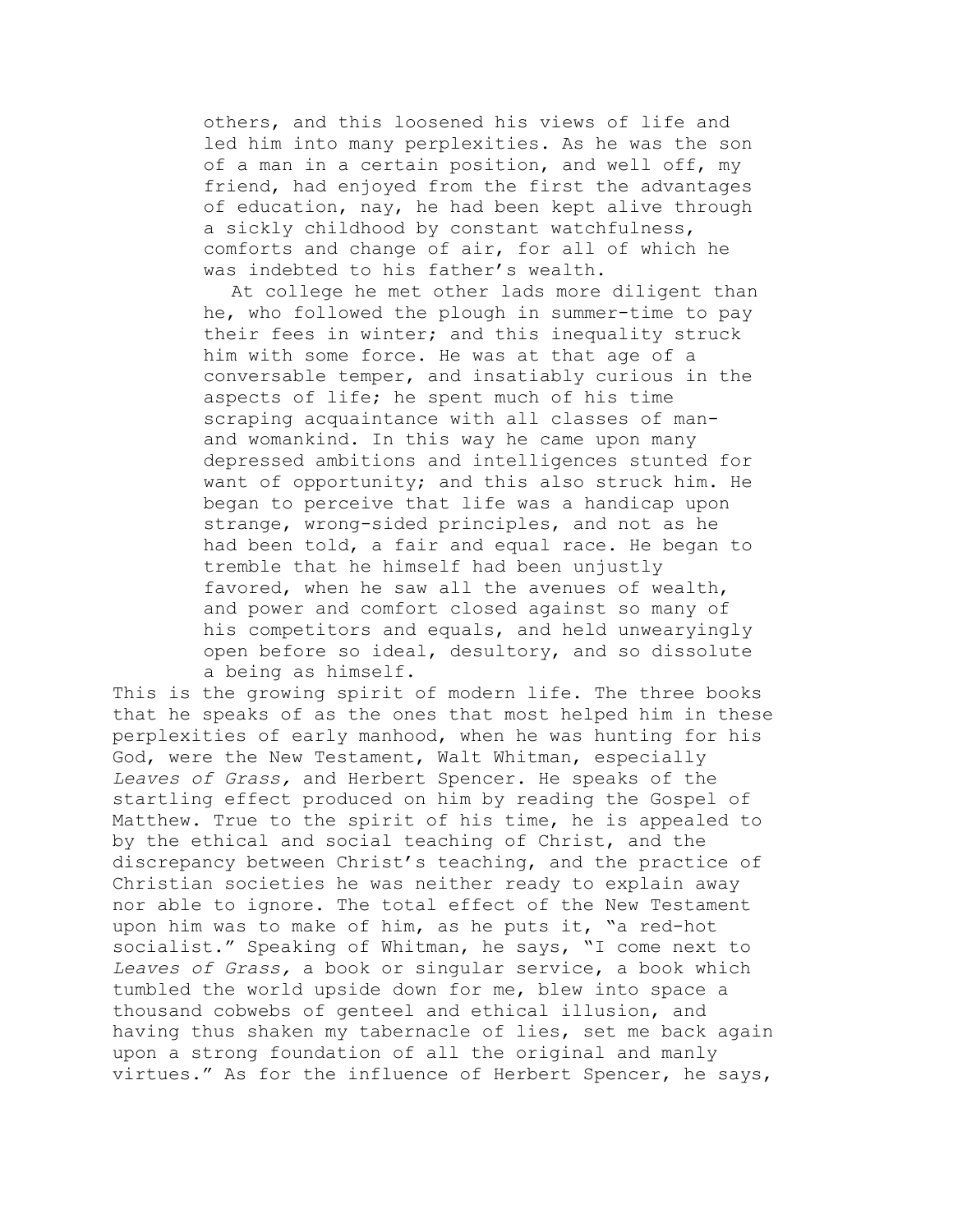"I should be much of a hound if I lost my gratitude to Herbert Spencer."

The truth is you see he was getting back to first principles, and going below the surface of conventional standards and pious phrases down to the very root and marrow of ethical principles. He was developing that capacity that all of us have if we but exercise it, of putting himself in the other man's place, and judging men according to the inner motives and purposes that dominate their lives, giving them always the best advantage of the doubt. Nor were his judgements based or influenced by general opinion. For example his essay on Robert Burns shows a searching insight in the deplorable weaknesses that must always remain a blot upon the history of one of the best of modern singers. He does not gloss over the essential defects of Burns' character. It's not so much the things that Burns did, that appalls Stevenson, [it is his] essential weakness of his character that made the things possible, and yet Stevenson is just and righteous in his judgement as appears in the closing lines of the essay.

And lastly has he not put in for himself the unanswerable plea?

> Then Gently scan your brother man, Still gentler sister woman; Though they may gang a kennin' wrang, To step aside is human:

One point must still be greatly dark.<sup>1</sup> One? Alas I fear every man and woman of us is "greatly dark" to all their neighbors, from the day of birth until death removes them, in their greatest virtues as well as in their saddest faults; and we who have been trying to read the character of Burns may take home the lesson, and be gentle in our thoughts.<sup>2</sup>

One of the most searching tests of Stevenson's capacity to understand the inner workings of human nature, to distinguish between the transient and the permanent, or rather to see the transient in the permanent is noted in the life that he lived among the South Sea Islanders. More

 $1$  From Robert Burns, "Address To The Unco Guid, Or The Rigidly Righteous" (1786).

<sup>2</sup> From Robert Louis Stevenson, "Some Aspects of Robert Burns," Cornhill Magazine, October 1879.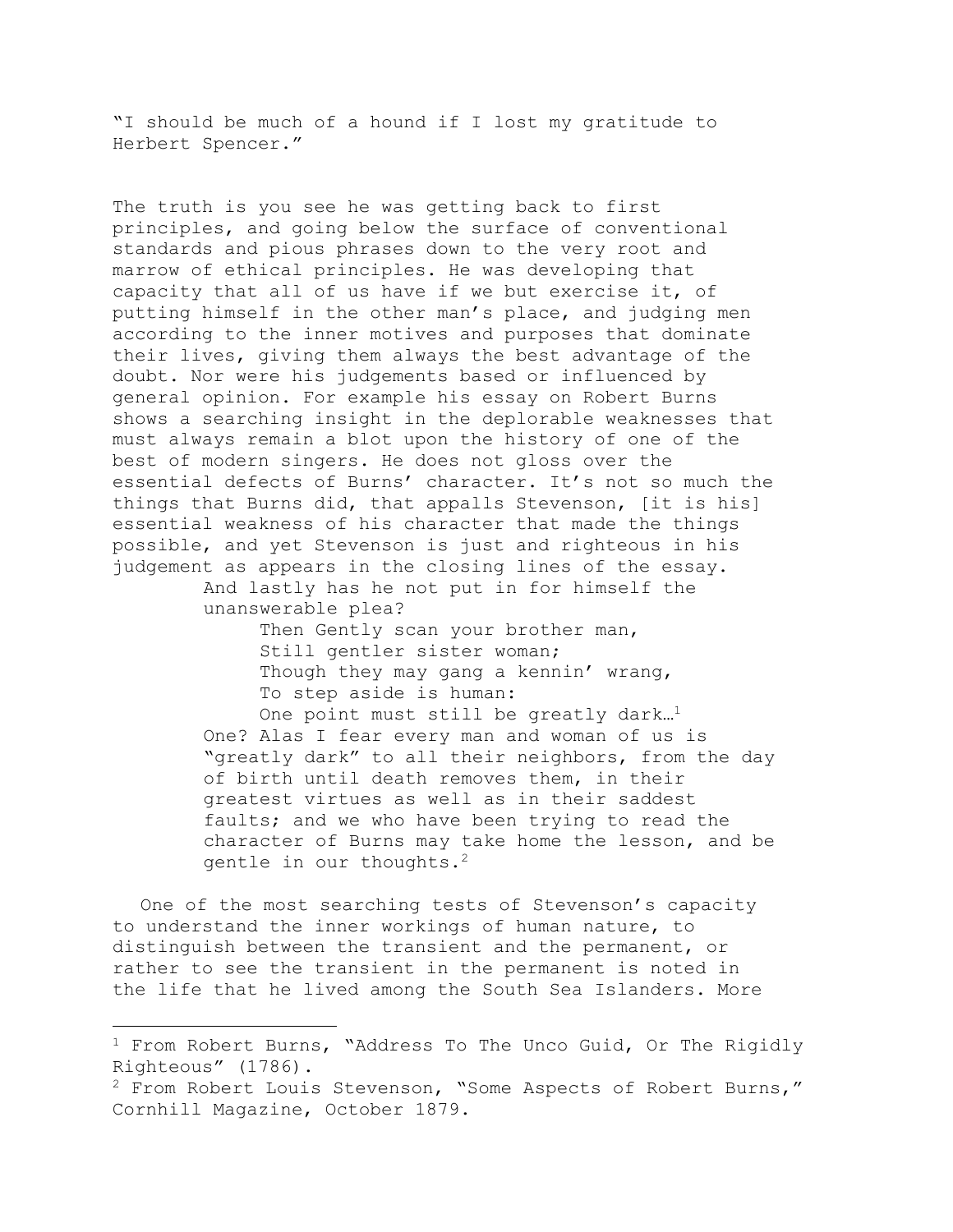impressive still appears his capacity for bringing out in others the best that is in them. He did not attempt to teach these people, to put onto them a coat of outward respectability, and conventional culture as he might have done. He simply lived among them, remaining the simple natural Robert Louis Stevenson that he was and letting the others among whom he lived retain their identity. But in four-year's time these Samoans were so touched by his humanity, that his death drew from them one of the most spontaneous manifestations of real human respect and love, that I know of. First consider the people among whom he lived. "They are," he says,

> Christians, churchgoers, singers of hymns at family worship, hardy cricketers; their books are printed in London by Spottiswoode, Trubner, or the Tract Society; but in most other points they are the contemporaries of our tattooed ancestors who drove their chariots on the wrong side of the Roman wall. We have passed the feudal system; they are not yet clear of the patriarchal. We are in the thick of the age of finance; they are in a period of communism. And this makes them hard to understand.

Among these people he lived four years nearly. Among them he died. Yet note their tribute to him. Two years before the Mataafa had built for him as an expression of his visits to them while in prison, a road through his estate which they christened the "Road of the Loving Heart." Now, Tusitala, the Writer of Tales, as they called him, was dead. All day and all night they came to pay him tribute, to kiss his hand, to watch the whole night through. The next morning they came in bands to cut a pathway up the steep face of the mountain upon whose top Stevenson had expressed a wish to be buried. At one o'clock a body of powerful Samoans bore away the coffin, hid beneath a tattered red ensign that had flown above his vessel in many a remote corner of the South Seas. A path so steep and rugged taxed their strength to the utmost, for not only was the journey difficult in itself, but extreme care was requisite to carry the coffin shoulder high. "Nineteen Europeans and some sixty Samoans reached the summit." There they paid their last tribute to the loved Tusitala. Using the customary burial service, and reading that last prayer written by Stevenson the night before he died. The whole thing was the spontaneous expression of human respect and human love. If ever there was a burial that was free from the conventional and the commercial it was his. "No